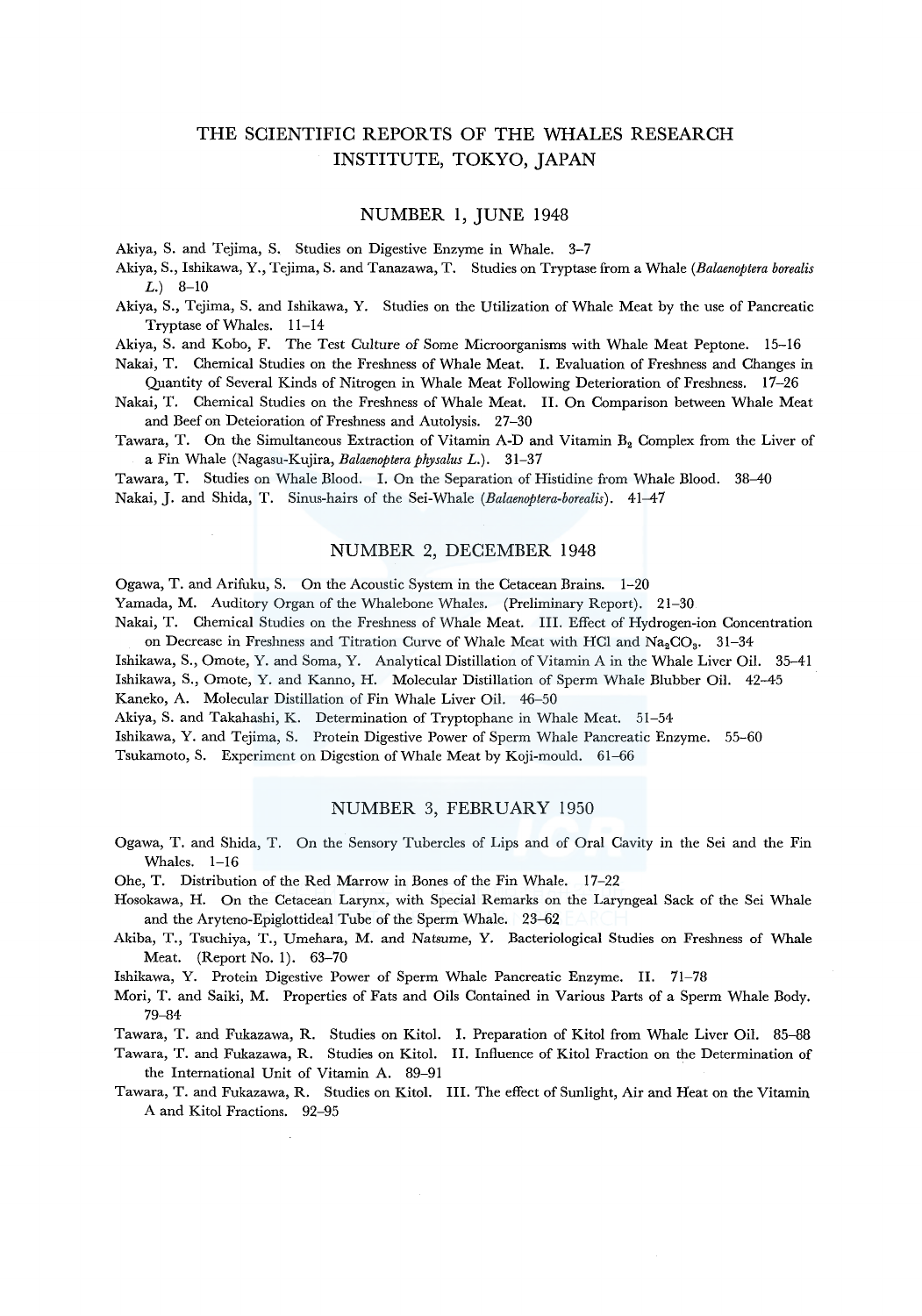Tawara, T. On the Respiratory Pigments of Whale (Studies on Whale Blood II.) 96-101

Yoshida, M. Research on Methionine in Whale. 102-105

Mizue, K. Factory Ship Whaling Around Bonin Islands in 1948. 106-118

Mizue, K. and Jimbo, H. Statistic Study of Foetuses of Whales. 119-131

Nishiwaki, M. and Hayashi, K. Biological Survey of Fin and Blue Whales Taken in the Antarctic Season 1947-48 by the Japanese Fleet. 132-190

## NUMBER 4, AUGUST 1950

- Omura, H. On the Body Weight of Sperm and Sei Whales located in the Adjacent Waters of Japan. 1-13
- Omura, H. Diatom Infection on Blue and Fin Whales in the Antarctic Whaling Area V (the Ross Sea Area). 14-26
- Omura, H. Whales in the Adjacent Waters of Japan. 27-113
- Nishiwaki, M. Determination of the Age of Antarctic Blue and Fin Whales by the Colour Changes in Crystalline Lens. 115-161
- Nishiwaki, M. Age Characteristics in Baleen Plates. 162-183

Nishiwaki, M. On the Body Weight of Whales. 184-209

# NUMBER 5, JUNE 1951

- Akiba, T., Umehara, M. and Natsume, Y. Bacteriological Studies on Freshness of Whale Meat. (Report No. II.) 1-4
- Hosokawa, H. On the Pelvic Cartilages of the Balaenoptera-Foetuses, with Remarks on the Specifical and Sexual Difference. 5-15
- Ohe, T. Iconography on the Abdominal Cavity and Viscera of the Balaenoptera, with Special Remarks upon the Peritoneal Coverings. 17-39
- Akiya, S. and Hoshino, 0. Isolation of Histidine from Whale Blood Using 3, 4-Dichlorobenzene Sulfonic Acid. 41-47
- Tawara, T. and Fukazawa, R. Studies on Kitol. IV. Purification of Kitol by Chromatographie. 49-51 Ishikawa, S., Omote, Y. and Okuda, H. Substances Related to Vitamin A in the Whale Liver Oil. 53-59

Ishikawa, S., Omote, Y., Kijima, M. and Okuda, H. Thermal Decomposition of Kitol. 61-69

Mizue, K. Grey Whales in the East Sea Area of Korea. 71-79

Mizue, K. Food of Whales (In the Adjacent Waters of Japan). 81-90

Nishiwaki, M. and Ohe T. Biological Investigation on Blue Whales *(Balaenoptera musculus)* and Fin Whales *(Balaenoptera physalus)* Caught by the Japanese Antarctic Whaling Fleets. 91-167

### NUMBER 6, DECEMBER 1951

Hosokawa, H. On the Extrinsic Eye Muscles of the Whale, with Special Remarks upon the Innervation and Function of the Musculus Retractor Bulbi. 1-33

Murata, T. Histological Studies on the Respiratory Portions of the Lungs of Cetacea. 35-47

Kojima, T. On the Brain of the Sperm Whale *(Physeter catodon* L.) 49-72

Mizue, K. and Murata, T. Biological Investigation on the Whales Caught by the Japanese Antarctic Whaling Fleets Season 1949-50. 73-131

Nishiwaki, M. On the Periodic Mark on the Baleen Plates as the Sign of Annual Growth. 133-152

Nishiwaki, M. and Hibiya, T. On the Sexual Maturity of the Sperm Whales *(Physeter catodon)* found in the Adjacent Waters of Japan (I). 153-165

- Nakai, T. Chemical Studies on Freshness of Whale Meat. IV. Some informations of *Archomobacter ubiquitum*  isolated from Whale Carcass. 167-176
- Nakai, T. and Ono, H. The Effects of Electric Shock and Fatigue on Post-mortem Changes in Muscle. 177-185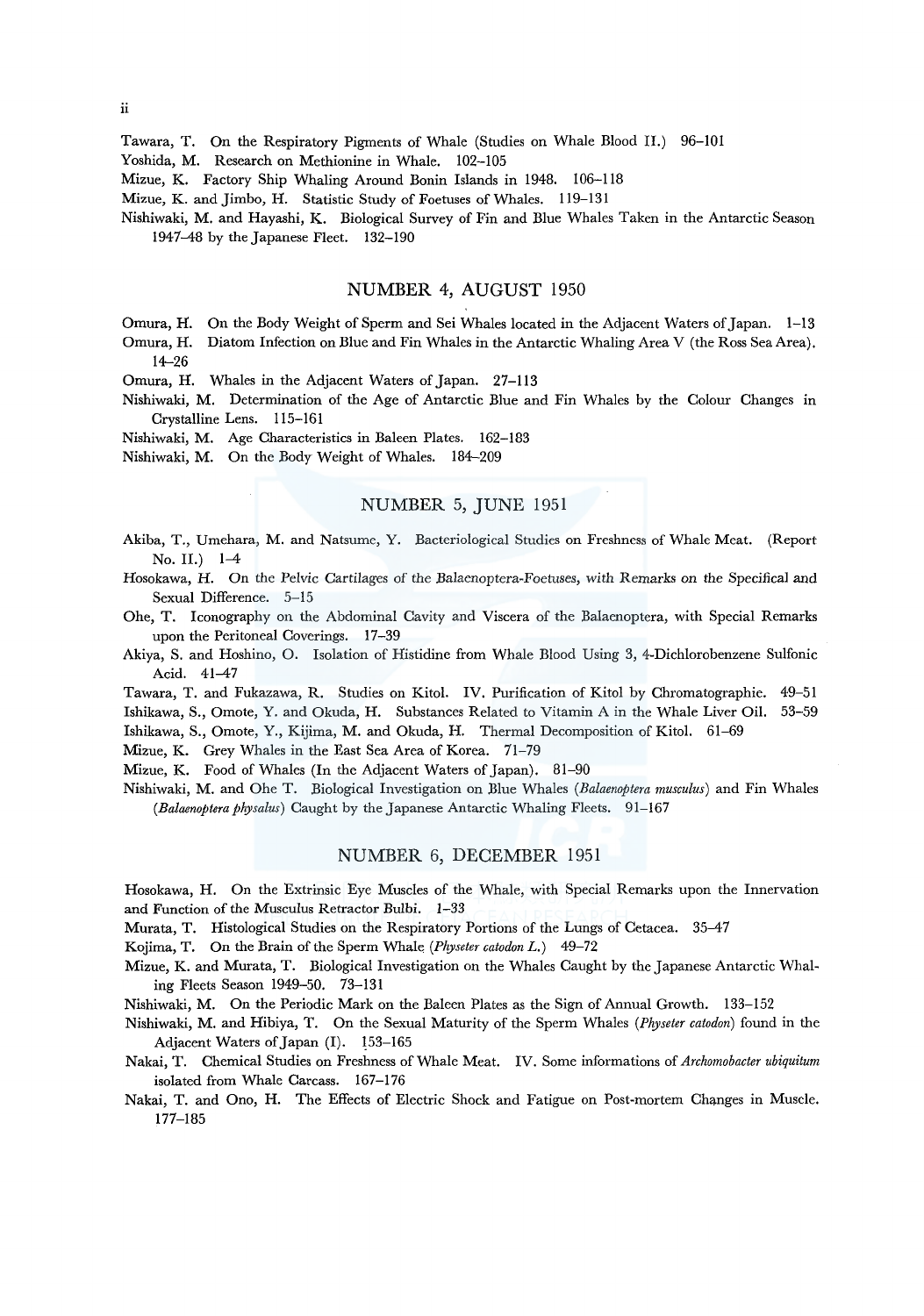- Omote, Y. Complete Recovery of Vitamin A from Molecular Distillation Residue of Whale-liver Oil. 187- 191
- Omote, Y. Chemical Structure of Kitol (I). Double Bonds and Hydroxyl Groups. 193-198

Hirata, M. Experimental Investigation on Flattened Head Harpoon an Attempt for Restraining Ricochet. 199-207

## NUMBER 7, JULY 1952

Ogawa, T. On the Cardiac Nerves of Some Cetacea, with Special Reference to those of *Berardium bairdii*  Stejneger. 1-22

Akiya, S., Hoshino, 0. and Motohashi, N. On an Attempt to Preserve Whale Meat Freshness with\_5-Nitrofurfuriden Aminoguanidine from Decay. 23-30

Akiya, S. and Sawamura, R. Colorimetric Determination of 5-Nitro-2 furfurdiene Aminoguanidine. 31-36

- Tomiyama, S. and Takao, M. Studies on Utilization of Higher Fatty Alcohol from Sperm Whale Oil. 37- 46
- Omote, Y. A Rapid Method for the Separate Determination of Vitamin A and Kitol in the Whale-liver Oil. 47-50

Arai, Y. and Sakai, S. Whale Meat in Nutrition. 51-67

- Yamagushi, K. and Fujino, K. On the Serological Constitution of Striped Dolphin *(Prodelphinus caeruleoalbus* (Meyen) ) (I). 69-77
- Nishimoto, S., Tozawa, M. and Kawakami, T. Food of Sei Whales *(Balaenoptera borealis)* Caught in the Bonin Island Waters. 79-85
- Nishiwaki, M. On the Age-Determination of Mystacoceti, Chiefly Blue and Fin Whales. 87-119
- Nishiwaki, M. and Hibiya, T. On the Sexual Maturity of the Sperm Whales *(Physeter catodon)* Found in the Adjacent Waters of Japan (II). 121-124
- Ohno, M. and Fujino, K. Biological Investigation on the Whales Caught by the Japanese Antarctic Whaling Fleets, Season 1950/51. 125-188

#### NUMBER 8, JUNE 1953

Yamada, M. Contribution to the Anatomy of the Organ of Hearing of Whales. 1-79

Omura, H. Biological Study on Humpback Whales in the Antarctic Whaling Areas IV and V. 81-102

Fujino, K. On the Serological Constitution of the Sei-, Fin-, Blue- and Humpback-Whales (1). 103-125

Ogawa, T. On the Presence and Disappearance of the Hind Limb in the Cetacean Embryos. 127-132

- Nishiwaki, M. and Yagi, T. On the Age and the Growth of Teeth in a Dolphin *(Prodelphinus caeruleo-albus).*  (I). 133-146
- Kakuwa, Z., Kawakami, T. and lguchi, K. Biological Investigation on the Whales Caught by the Japanese Antarctic Whaling Fleets in the 1951-52 Season. 147-213

Nishiwaki, M. Hermaphroditism in a Dolphin *(Prodelphinus caeruleo-albus).* 215-218

## NUMBER 9, JUNE 1954

- Akiya, S., Hoshino, 0. and Motohashi, N. Attempt to Preserve Freshness of Whale Meat with Germicides. II. 1-10
- Ogawa, T. On the Musculature of the Sinus Venosus and its Continuation with the So-called Conducting System of the Whale's Heart. 11-35

Yamada, M. Some Remarks on the Pygmy Sperm Whale, *Kogia.* 37-58

Yamada, M. An Account of a Rare Porpoise, *Feresa* Gray from Japan. 59-88

Omura, H. and Fujino, K. Sei Whales in the Adjacent Waters of Japan. II. Further Studies on the External Characters. 89-103

Fujino, K. On the Serological Constitution of the Sperm- and Baired Beaked-Whales (I) Blood Groups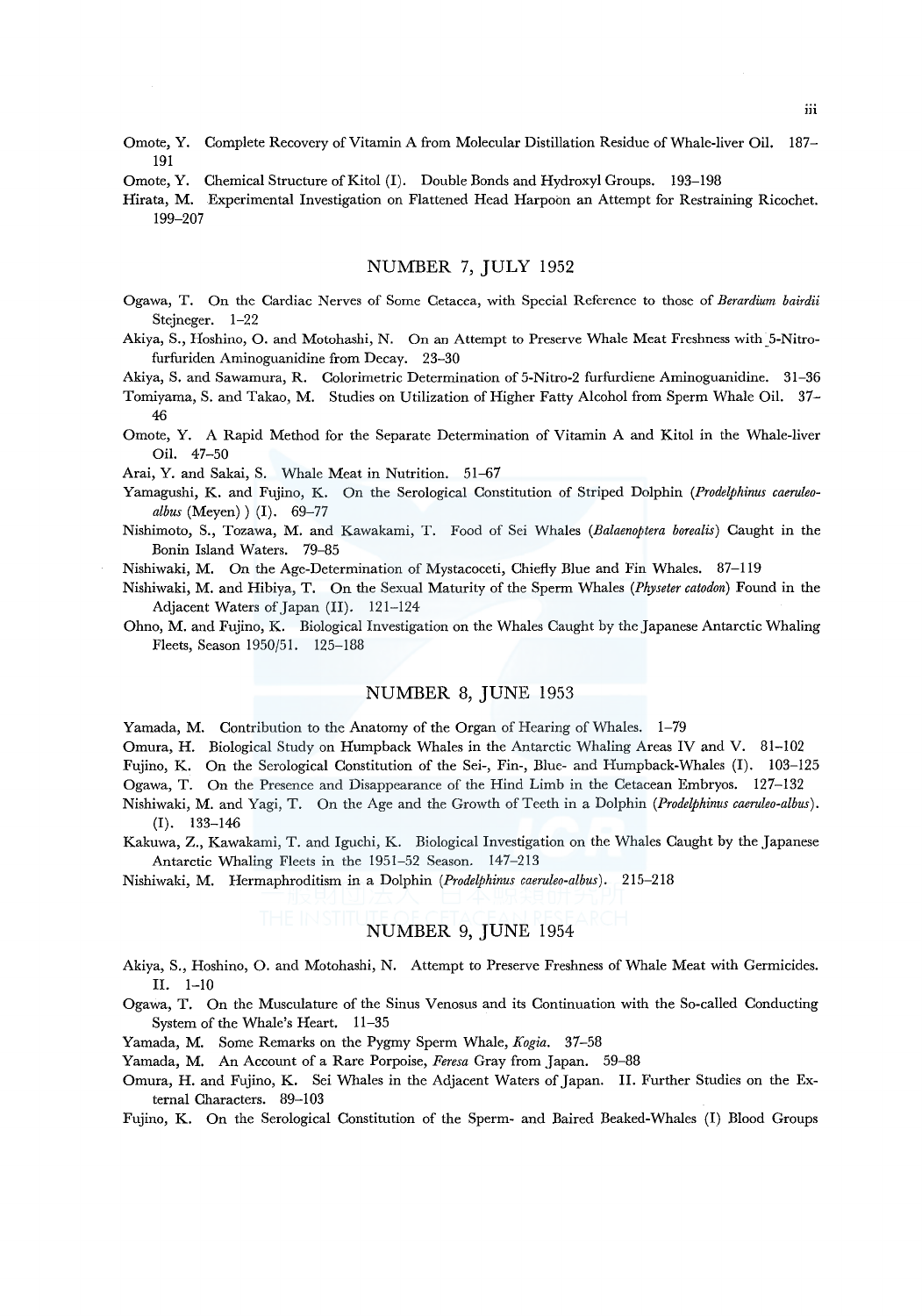of the Sperm- and Baired Beaked-Whales. 105-120

- Fujino, K. On the Body Proportions of the Fin Whales *(Balaenoptera physalus* (L)) Caught in the Northern Pacific Ocean (I) (Preliminary Report). 121-163
- Nishiwaki, M., Hibiya, T. and Kimura, S. On the Sexual Maturity of the Sei Whale of the Bonin waters. 165-177
- Uda, M. Studies of the Relation between the Whaling Grounds and the Hydrographical Conditions (I). 179-187

#### NUMBER 10, JUNE 1955

Hosokawa, H. Cross-Section of a 12 mm. Dolphin Embryo. 1-68

Nemoto, T. White Scars on Whales (I) Lamprey Marks. 69-77

- Omura, H. and Nemoto, T. Sei Whales in the Adjacent Waters of Japan. III. Relation between Movement and Water Temperature of the Sea. 79-87
- Omura, H., Fujino, K. and Kimura, S. Beaked Whale Berardius bairdi of Japan, with Notes on *Ziphius cavirostris.* 89-132

Fujino, K. On the Body Weight of the Sei Whales Located in the Adjacent Waters of Japan (II). 133-141 Nishiwaki, M. On the Sexual Maturity of the Antarctic Male Sperm Whale *(Physeter catodon* L.) 143-149 Ohta, K. and Others. Composition of Fin Whale Milk. 151-167

#### NUMER 11, JUNE 1956

Omura, H. and Sakiura, H. Studies on the Little Piked Whale from the Coast of Japan. 1-37

- Nishiwaki, M., Hibiya, T. and Kimura, S. On the Sexual Maturity of the Sperm Whale *(Physeter catodon)*  Found in the North Pacific. 39-46
- Fujino, K. On the Body Proportions of the Sperm Whales *(Physeter catodon).* 47-83
- Fujino, K. On the Serological Constitution of the Fin Whales II. Further Studies on Blood Groups. 85- 98
- Nemoto, T. On the Diatoms of the Skin Film of Whales in the Northern Pacific. 99-132
- Hoshina, T. and Sugiura, Y. On a Skin Disease and a Nematode Parasite of a Dolphin, *Tursiops truncatus*  (Montagu, 1821). 133-138
- Iwai, E. Descriptions on Unidentified Species of Dibranchiate Cephalopods. I. An Oegopsiden Squid belonging to the Genus *Architeuthis.* 139-151
- Iwai, E. Descriptions on Unidentified Species of Dibranchiate Cephalopods. II. A Cranchiidae Squid of the Genus *Taonius.* 153-161
- Uda, M. and Nasu, K. Studies of the Whaling Grounds in the Northern Sea-Region of the Pacific Ocean in Relation to the Meteorological and Oceanographic Conditions. (Part I). 163-179
- Kimura, S. and Nemoto, T. Note on a Minke Whale Kept Alive in Aquarium. 181-189

Ishikawa, Y. A Characteristic Property of Whale Oils concerning the Absorption of Gases. I. On the Absorption of Carbon Dioxide by Whale Oils. 191-213

## NUMBER 12, JUNE 1957

- Omura, H. Osteological study of the little piked whale from the coast of Japan. 1-21
- Nishiwaki, M. Age characteristics of ear plugs of whales. 23-32
- Nemoto, T. Foods of baleen whales in the northern Pacific. 33-89
- Nasu, K. Oceanographic conditions of the whaling grounds in the waters adjacent to Aleutian Isalnds and the Bering Sea in summer of 1955. 91-101
- Kimura, S. The twinning in southern fin whales. 103-125
- lchihara, T. An application of linear discriminant function to external measurements of fin whale. 127-189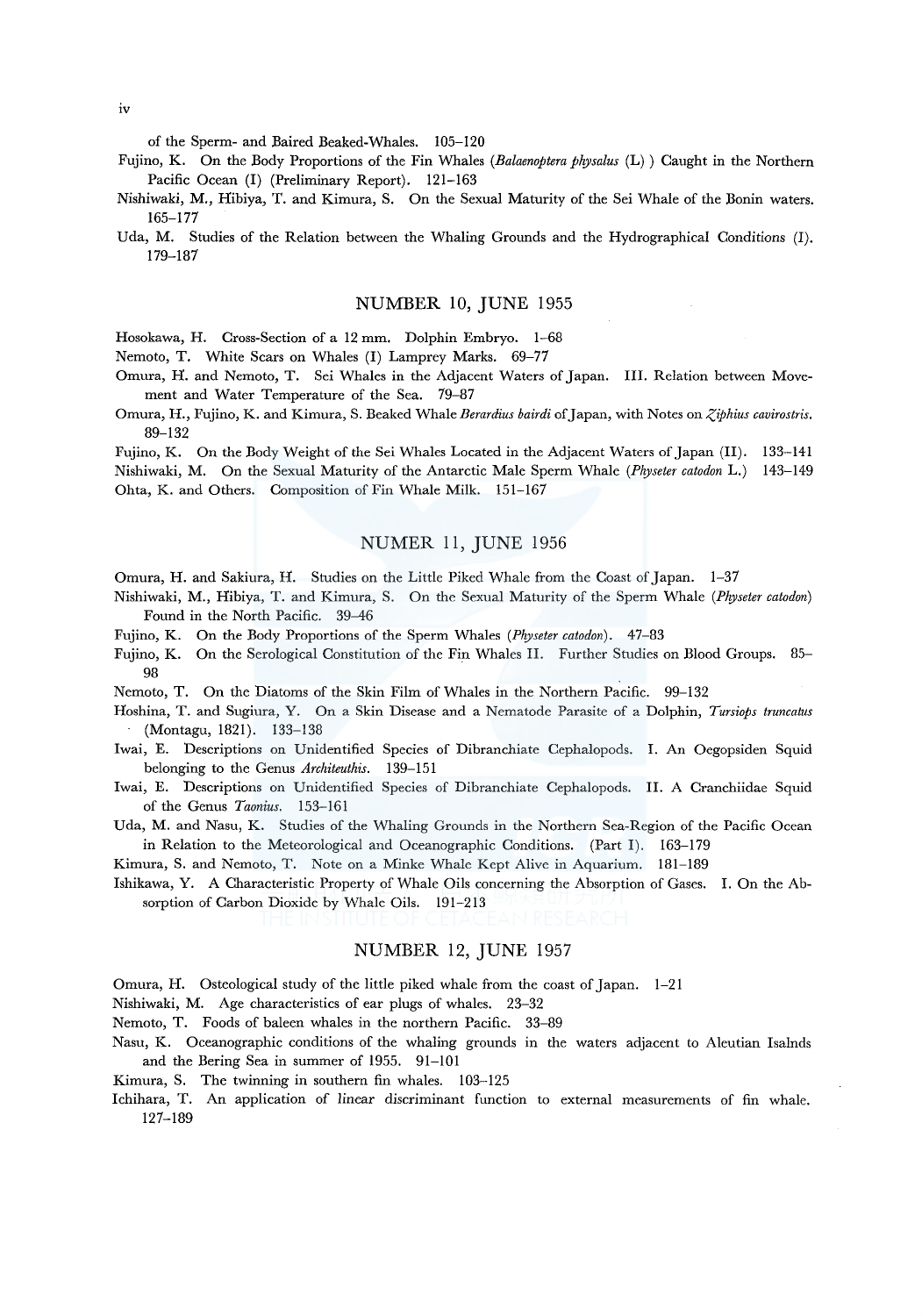Nishiwaki, M. Very small embryo of cetacea. 191-192

Nishiwaki, M. One-eyed monster of fin whale. 193-195

Ogawa, T. and Kamiya, T. A case of the cachalot with protruded rudimentary hind limbs. 197-208

- Uda, M. and Dairokuno, A. Studies of the relation between the whaling grounds and the hydrographic conditions. (II) A study of the relation between the whaling grounds off Kinkazan and the boundary of water masses. 209-224
- Abe, T. Notes on fishes from the stomachs of whales taken in the Antarctic. I. *Xenocyttus nemotoi,* a new genus and new species of zeomorph fish of the subfamily *Oreosonimae* (Goode and Bean, 1895). 225- 233
- Tsuyuki, H. On the oils contained in various blubbers of northern elephant seal, *Mirounga angustirostris.*  235-240

## NUMBER 13, SEPTEMBER 1958

Omura, H. North Pacific right whale. 1-52

Nishiwaki, M. and Kamiya, T. A beaked whale *Mesoplodon* stranded at Oiso beach, Japan. 53-83

- Nishiwaki, M. and Handa, C. Killer whales caught in the coastal waters off Japan for recent 10 years. 85-96
- Ohsumi, S. (Kimura) Nishiwaki, M. and Hibiya, T. Growth of fin whale in the northern Pacific. 97-133
- Nishiwaki, M., Hibiya, T. and Ohsumi, S. (Kimura). Age study of sperm whale based on reading of tooth laminations. 135-153
- Nishiwaki, M., Ichihara, T. and Ohsumi, S. (Kimura). Age studies of fin whale based on ear plug. 155- 169

Fujino, K. On the Serological Constitution of Fin Whale III. Human B blood group substances in erythrocytes and some notes on anti-fin Ju specific antibodies. 171-184

Nemoto, T. *Cocconeis* diatoms infected on whales in the Antarctic. 185-191

Nemoto, I. and Nasu, K. *Thysanoessa macrura* as a food of baleen whales in the Antarctic. 193-199

Ichihara, T. Gray whale observed in the Bering Sea. 201-205

Ohsumi, S. (Kimura). A descendant of Moby Dick or a white sperm whale. 207-209

Nasu K. Deformed lower jaw of sperm whale. 211-212

Omura, H. Note on embryo of Baird's beaked whale. 213-214

- Uda, M. and Suzuki, N. Studies of the relation between the whaling grounds and the hydrographic conditions. III. 215-229
- Seki, Y. Observations on the spinal cord of the right whale. 231-251
- Kamiya, T. How to count the renculi of the cetacean kidneys, with special regard to the kidney of the right whale. 253-267
- Hosokawa, H. and Sekino, T. Comparison of the size of cells and some histological formations between whales and man. 269-301
- Ogawa, T., Tsunoda, T. and Osawa, M. Amino acid composition of whale meat. 303-307
- Ishikawa, Y. A Characteristic property of whale oils concerning the absorption of gases II. On the absorption of nitrogen by whale oils. 309-321

Tsuyuki, H. Component fatty acids of northern elephant seal oil. 323-332

#### NUMBER 14, SEPTEMBER 1959

Omura, H. Bryde's whales from the coast of Japan. 1-33

Nishiwaki, M. and Kamiya, T. *Mesoplodon steinegeri* from the coast of Japan. 35-48

- Nishiwaki, M. Humpback whales in Ryukyuan waters. 49-87
- Cushing, John E., Fujino, K. and Takahashi, K. Glycerol-freezing technique as an aid in blood typing of whales. 89-100
- Fujino, K. and Cushing, John E. Blood typing of dried whale erythrocytes with131 I labelled antibody. 101-106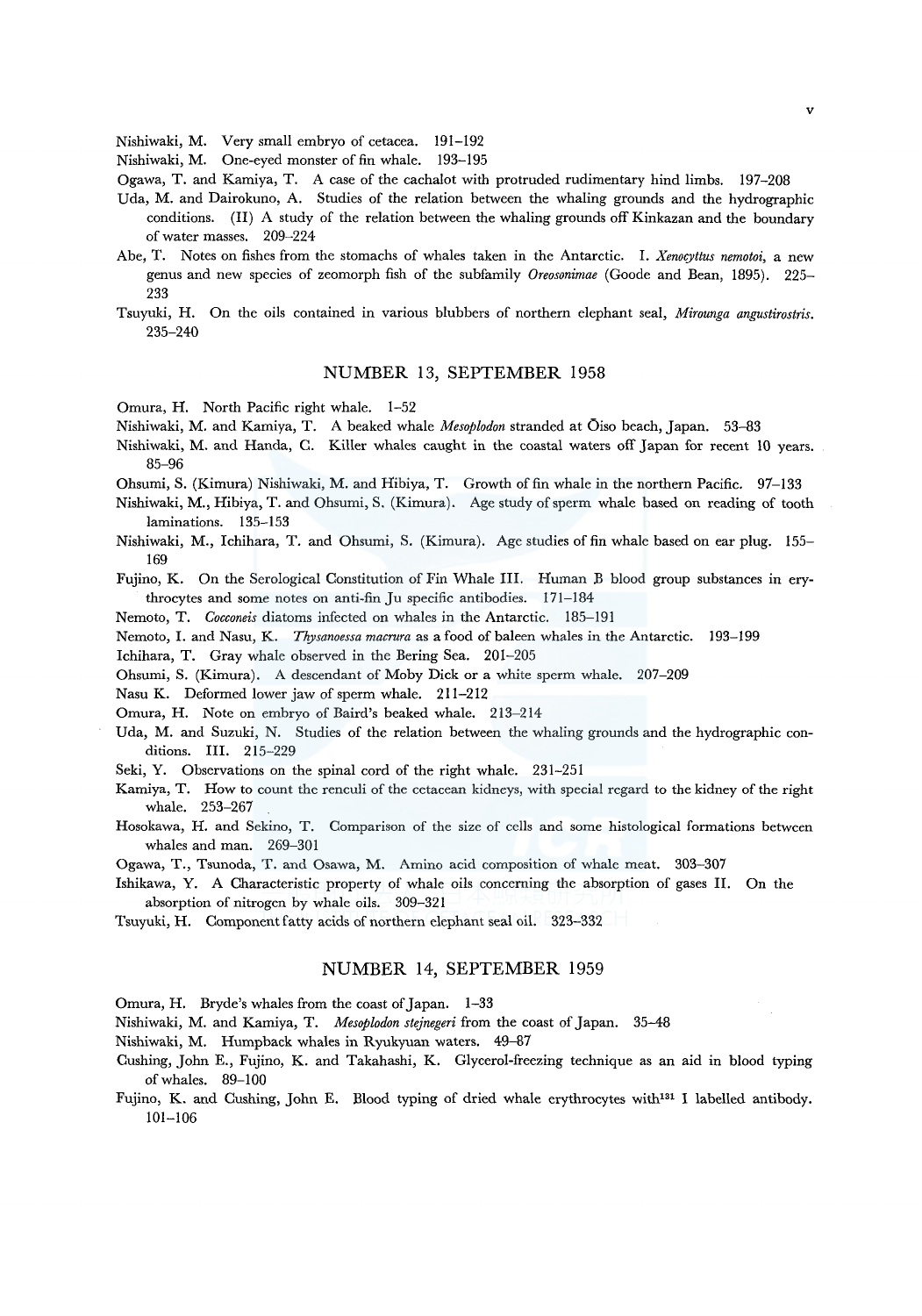lchihara, T. Formation mechanism of ear plug in baleen whales in relation to glove-finger. 107-135 Nasu, K. Surface water condition in the Antarctic whaling Pacific area in 1956-57. 137-143

Ohsumi, S. (Kimura). A deformed fin whale fetus. 145-147

Nemoto, T. Food of baleen whales with reference to whale movements. 149-290

Yamad2, M. and Yoshizaki, F. Osseous labyrinth of cetacea. 291-304

Nakai, T. Distribution of amino acid in proteins from various parts of whale body. 305-326

#### NUMBER 15, NOVEMBER 1960

Nishiwaki, M. Ryukyuan humpback whaling in 1960. 1-16

Ohsumi, S. Relative growth of the fin whale, *Balaenoptera physalus* (Linn.). 17-84

Fujino, K. Immunogenetic and marking approaches to identifying subpopulations of the North Pacific Whales. 85-142

Nasu, K. Oceanographic investigation in the Chukchi sea during the summer of 1958. 143-158

Tokita, K. and ECG Research Group. Electrocardiographical studies on Bottlenosed dolphin *(Trusiops truncatus).* 159-165

## NUMBER 16, MARCH 1962

Omura, H. Bryde's whales occurs on the coast of Brazil. 1-5

Omura, H. Further information on Bryde's whales from the coast of Japan. 7-18

Nishiwaki, M. Ryukyuan whaling in 1961. 19-28

Nemoto, T. A secondary sexual character of fin whales. 29-34

Omura, H., Nishiwaki, M., lchihara, T. and Kasuya, T. Osteological note of a sperm whale. 35-45

Ichihara, T. Prenatal dead foetus of baleen whales. 47-60

Nishiwaki, M. *Mesoplodon bowdoini* stranded at Akita beach, Sea of Japan. 61-77

Nishiwaki, M. Observation on two mandibles of *Mesoplodon.* 79-82

Sinclair, John. An early dolphin embryo *(Stenella caeruleoalbus)* in serial sections. 83-87

Nemoto, T. Food of baleen whales collected in recent Japanese antarctic whaling expeditions. 89-103

Uda, M. Subarctic oceanography in relation to whaling and salmon fisheries. 105-119

## NUMBER 17, FEBRUARY 1963

- Nishiwaki, M., Ohsumi, S. and Maeda, Y. Change of form in the sperm whale accompanied with growth.  $1 - 14$
- Ohsumi, S., Kasuya, T. and Nishiwaki, M. The accumulation rate of dentinal growth layers in the maxillary tooth of the sperm whale. 15-35
- lchihara, T. Photometric method for counting laminae in ear plug of baleen whale. 37-48

Yoshikawa, T. and Suzuki, T. The lamination of the masseter of the humpback whale. 49-52

Fujino, K. Intra-uterine selection due to maternal-foetal incompatibility of blood type in the whales. 53-65

Cushing, J.E., Fujino, K. and Calaprice, N. The Ju blood typing system of the sperm whales and specific soluble substances. 67-77

Nemoto, T. New records of sperm whales with protruded rudimentary hind limbs. 79-81

Nemoto, T. and Nasu, K. Stones and other aliens in the stomachs of sperm whales in the Bering Sea. 83-91 Nishiwaki, M. Taxonomical consideration on *Genera* of *Delphinidae.* 93-103

Nasu, K. Oceanography and whaling ground in the subarctic region of the Pacific Ocean. 105-155

Nemoto, T. Some aspect of the distribution of *Calanus cristatus* and *C. plumchrus* in the Bering and its neighbouring waters, with reference to the feeding of baleen whales. 157-170

Tsuyuki, H. and Naruse, U. Studies on the oil of black right whale in the northern Pacific Ocean. 171-190 Yagi, T., Nishiwaki, M. and Nakajima, M. A preliminary study on method of time marking with lead-salt

and tetracycline on the teeth of northern fur seal. 191-195

VI